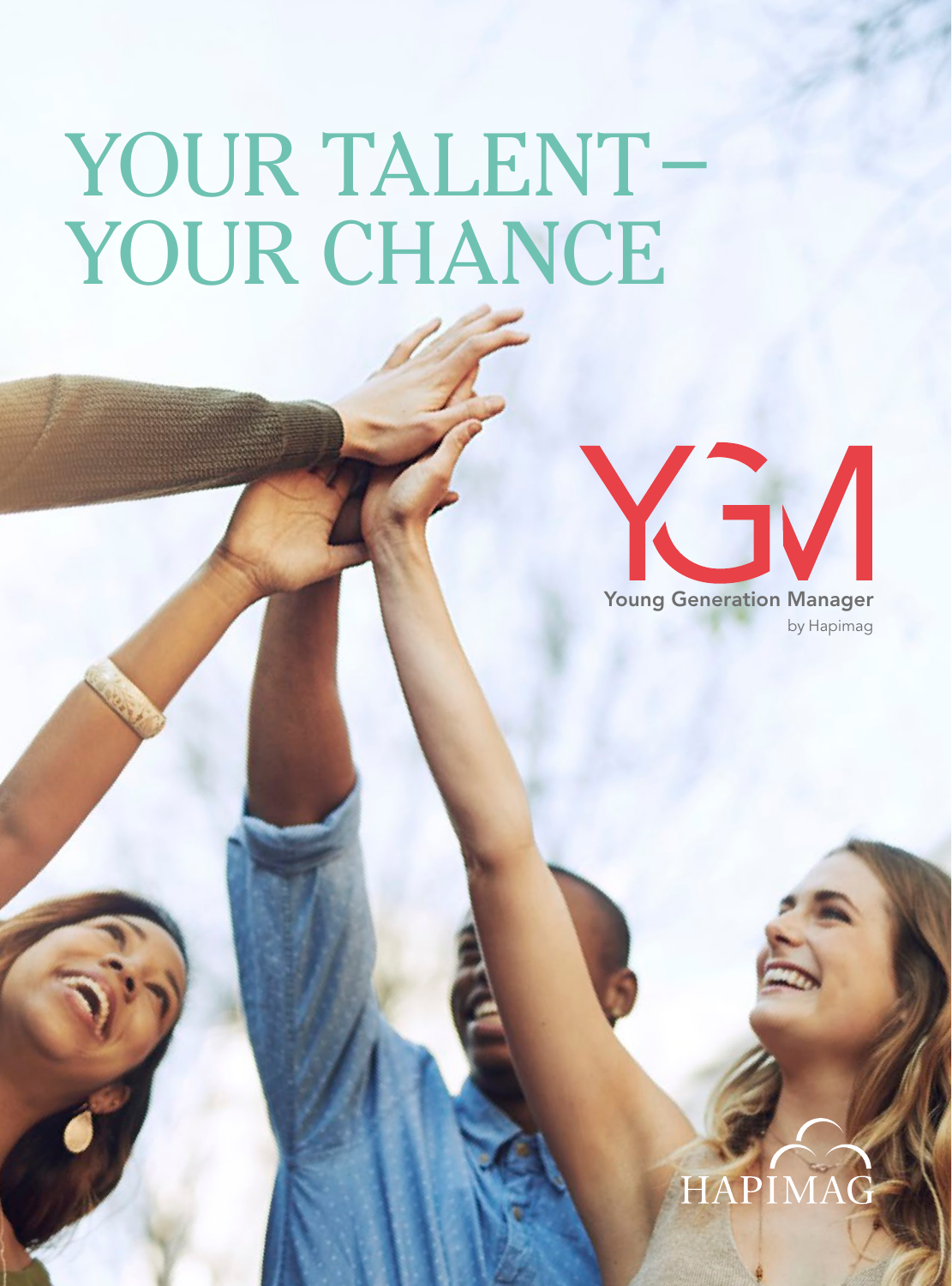

"Do you like your job? Learn to love it! Hapimag aims to promote talent and ensure it doesn't go untapped. The Hapimag Young Generation Manager further training programme is your chance. Grab it and give your career a big boost. I look forward to receiving your application."

Manuel Carrasco Chief Hospitality Officer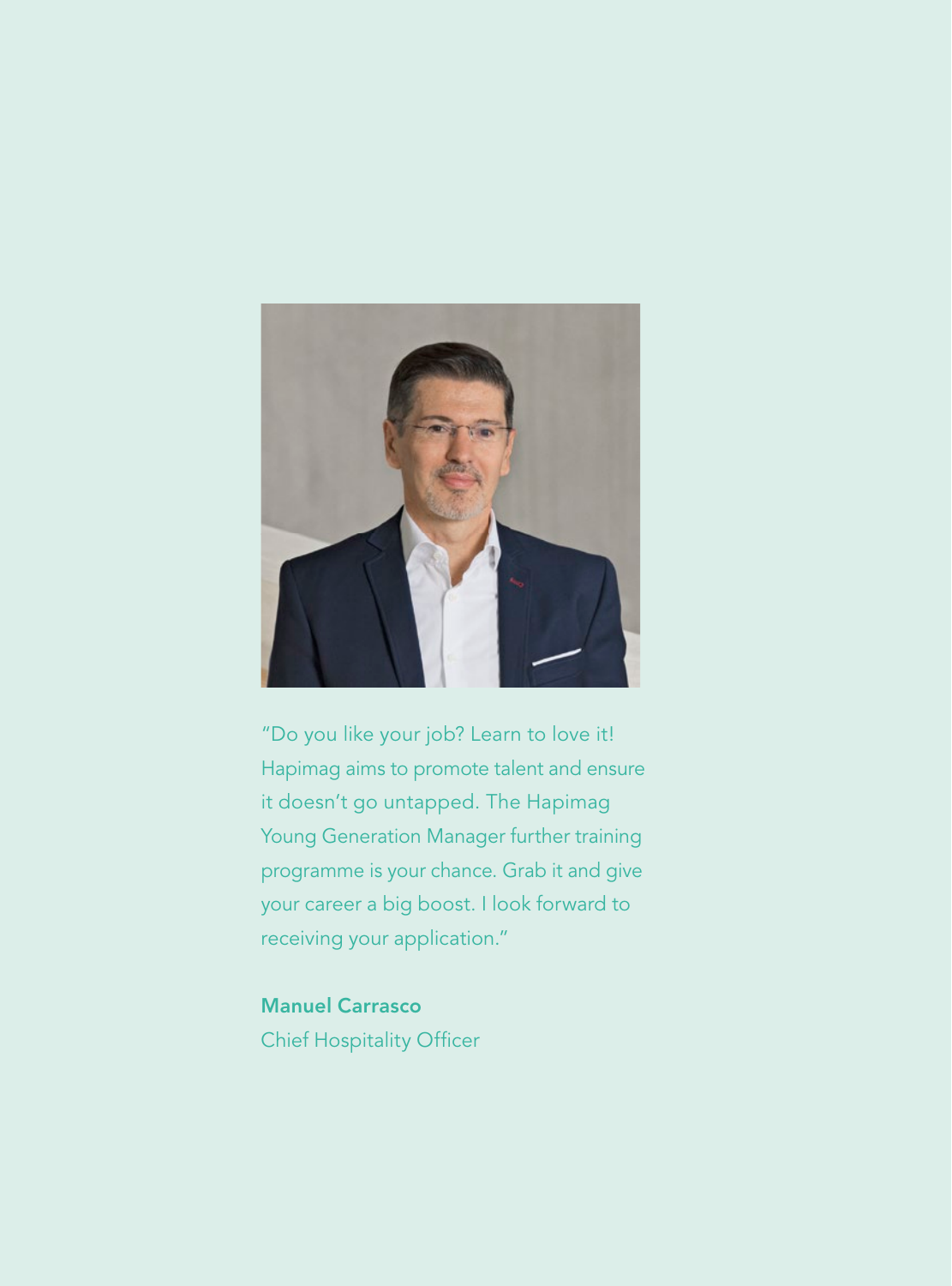## THE CONCEPT

Good things are sometimes closer than you think. We believe this is true for good managers. Many highly committed employees have the potential to be so much more.

Hapimag intends to unlock and advance this potential. Climb one step higher on the career ladder and receive further training to become a Deputy Resort Manager in the Young Generation Manager (YGM) training programme!

#### Win-win

Both sides benefit from YGMs: you make the most of your future and Hapimag ensures that open management positions are filled with top internal talent.

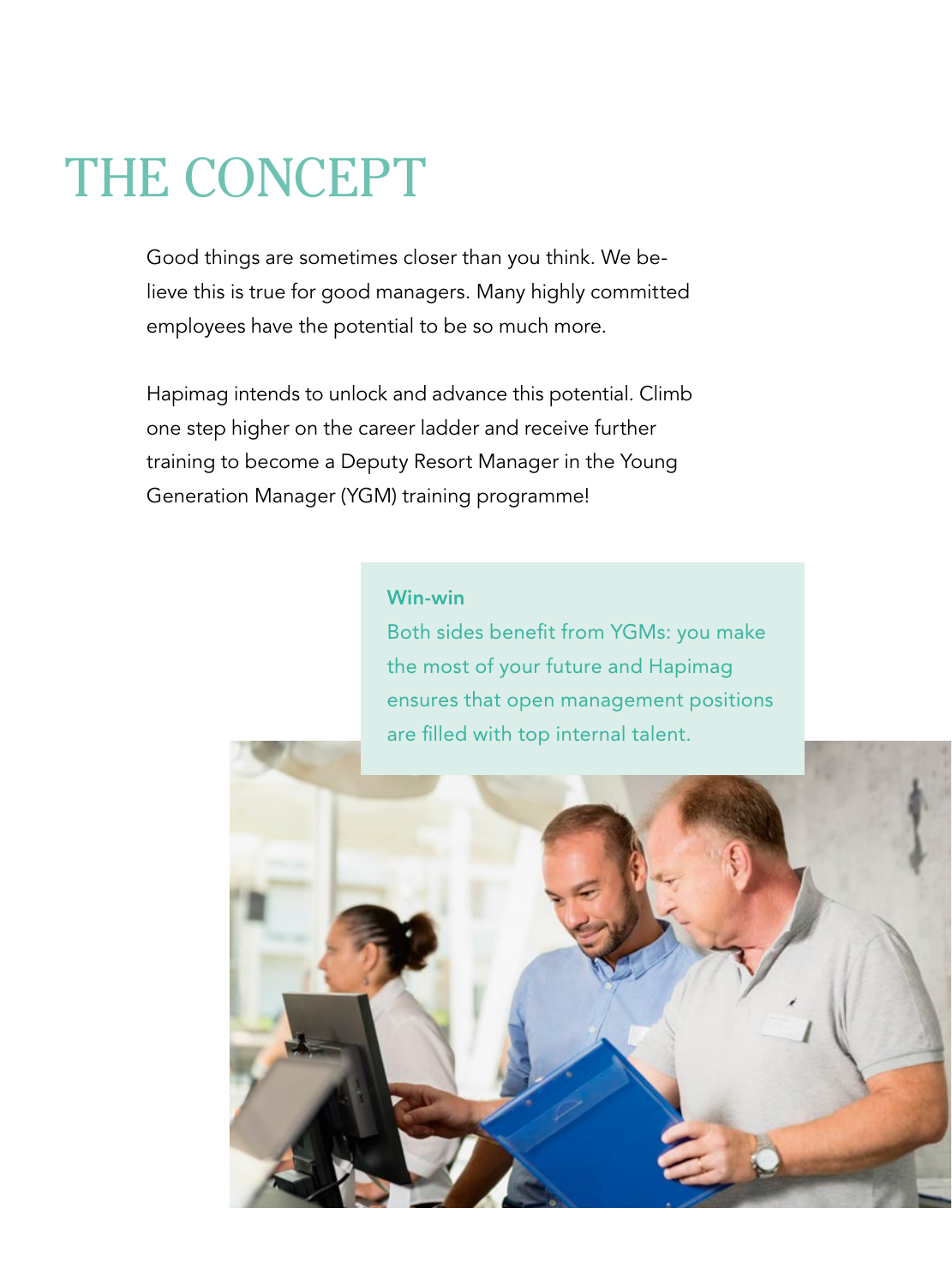### YOUR FURTHER TRAINING

The YGM programme takes about 16 to 24 months to complete, depending on the infrastructure and size of the resort. You will have the chance to move around, working in your home resort, but also in other countries. One other stop is the Hapimag headquarters in Steinhausen.

#### YGM programme

- You will be assigned to a home resort.
- You will undergo two cross-training sessions lasting between two and four months. If possible, the cross-training will take place in foreign-language countries and different cluster resorts.
- At the headquarters, you will complete a five-day module in specialist areas such as marketing, sales, operations and social media.
- A further seminar on relevant topics will take place for you at the headquarters at least every six months (for example, personnel management).
- You will take over the role of Resort Manager in your home resort for two periods of two weeks in the middle and towards the end of the programme.
- Project work and coaching from your direct superior and mentor will round off the YGM programme.

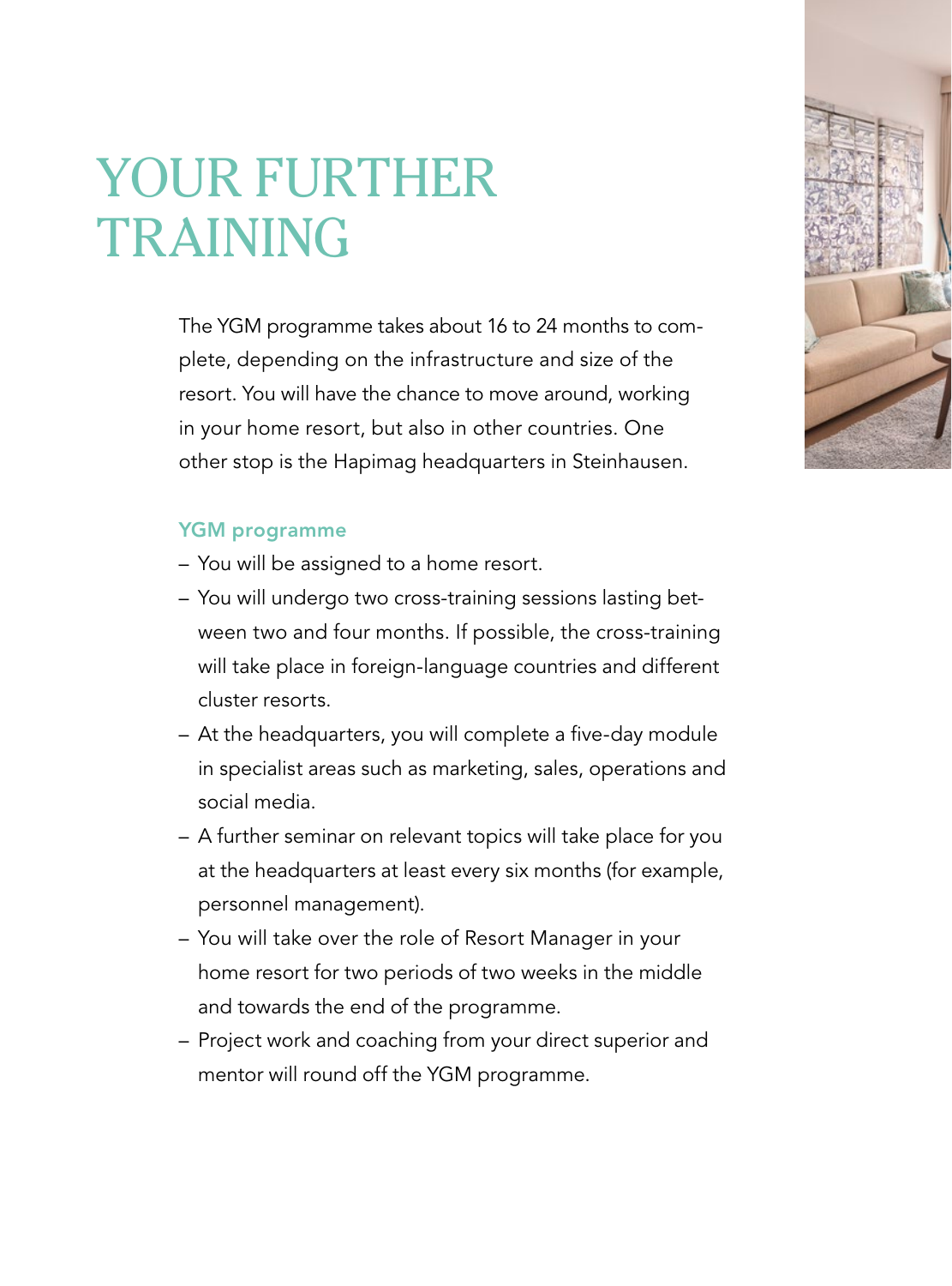

Hapimag Resort Lisbon Hapimag Resort Marbella

## YOUR TALENT, YOUR CHANCE

You will have the opportunity to advance your training, make a career jump and be top of the list for open management positions.

#### What we expect from you:

- Of legal age
- Secondary school certificate/vocational training
- Hotel management training, bachelor's degree or similar qualification
- Department head (for at least two years)
- Positive annual review with agreed targets
- Good German and English proficiency
- Willingness to temporarily leave the home resort
- Willingness to carry out relevant management positions abroad following qualification
- Application with all relevant documents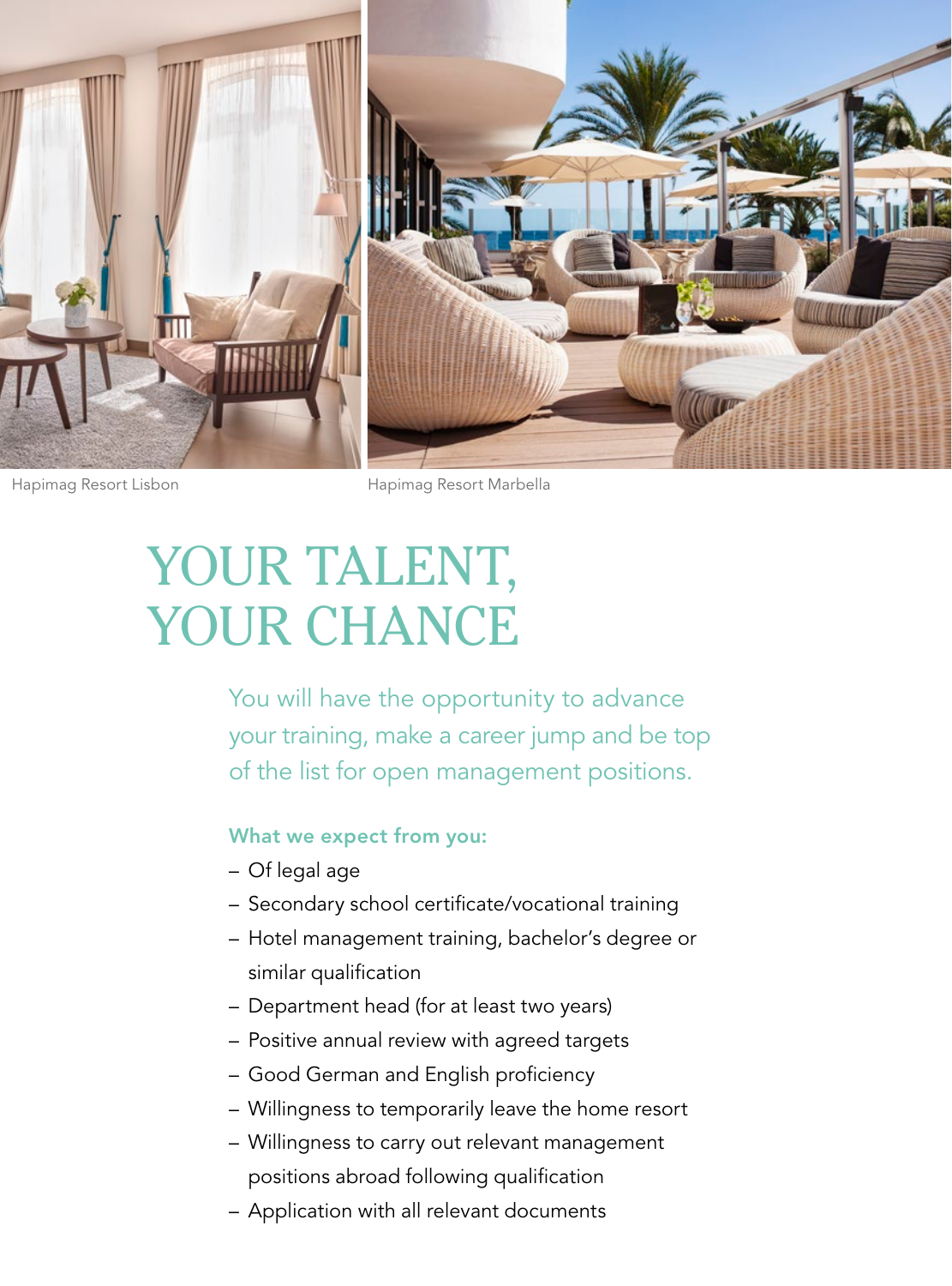### YOUR PATH TO THE YGM PROGRAMME

Your career starts with sending an application. Should all requirements be met, we will invite you to Steinhausen. After a 90-minute chat and personality analysis, you will be interviewed by the Executive Board. What happens if you are unsuccessful in your application to be on the programme? We will be happy to help you find other career opportunities in the company. And you can certainly apply for the YGM programme again another time.

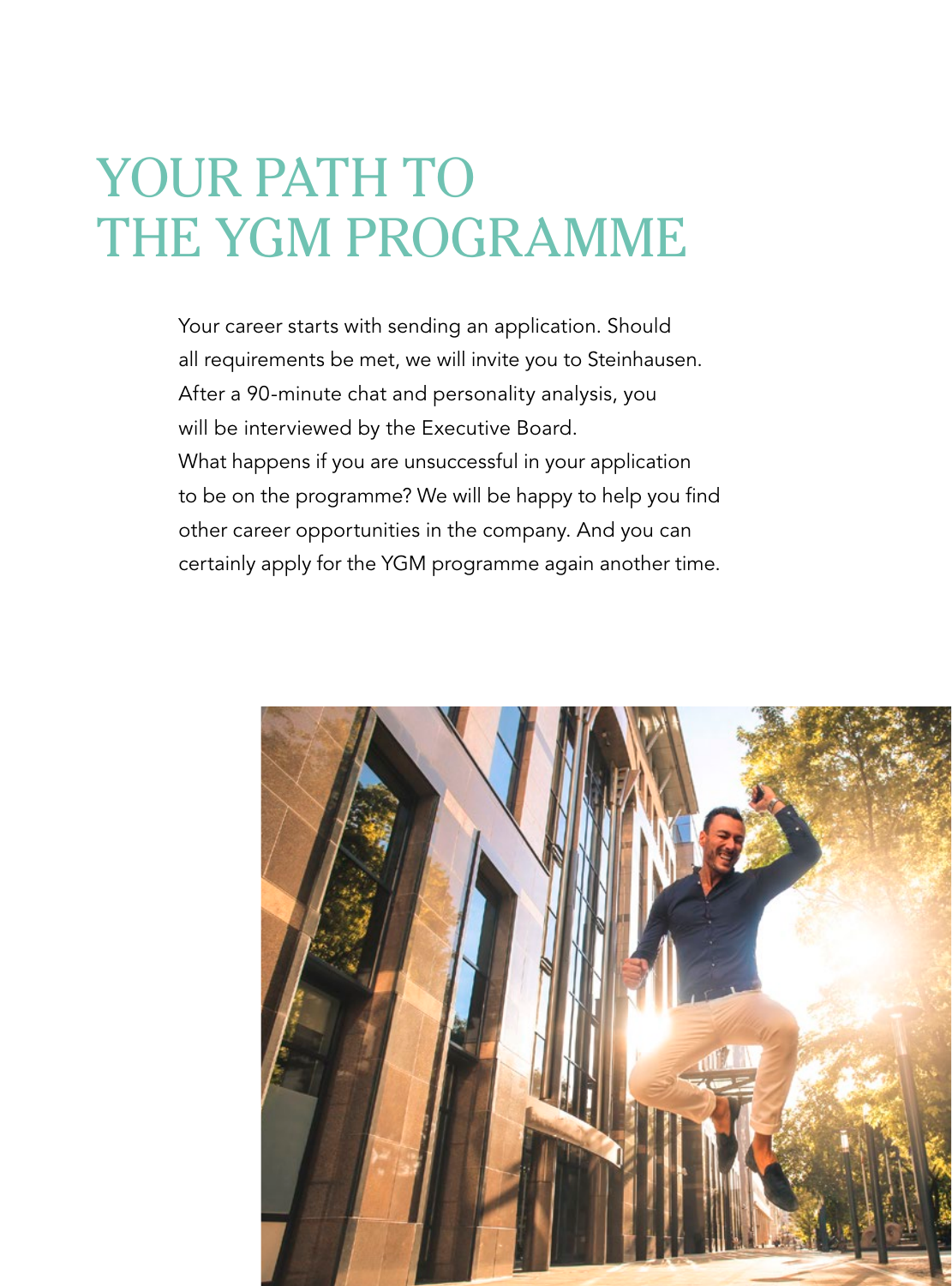www.hapimag.com/ygm

### YOUR NEXT STEP

Are you really excited about this? Great, let's go! We look forward to receiving your application with the following documents:

- CV
- Cover letter
- Reference from superior
- Most recent performance review in the areas of business efficiency as well as customer and employee satisfaction

Please send your application with the subject line of "Young Generation Manager" to Thomas Roost, Chief Human Resources Officer: thomas.roost@hapimag.com

See you soon!